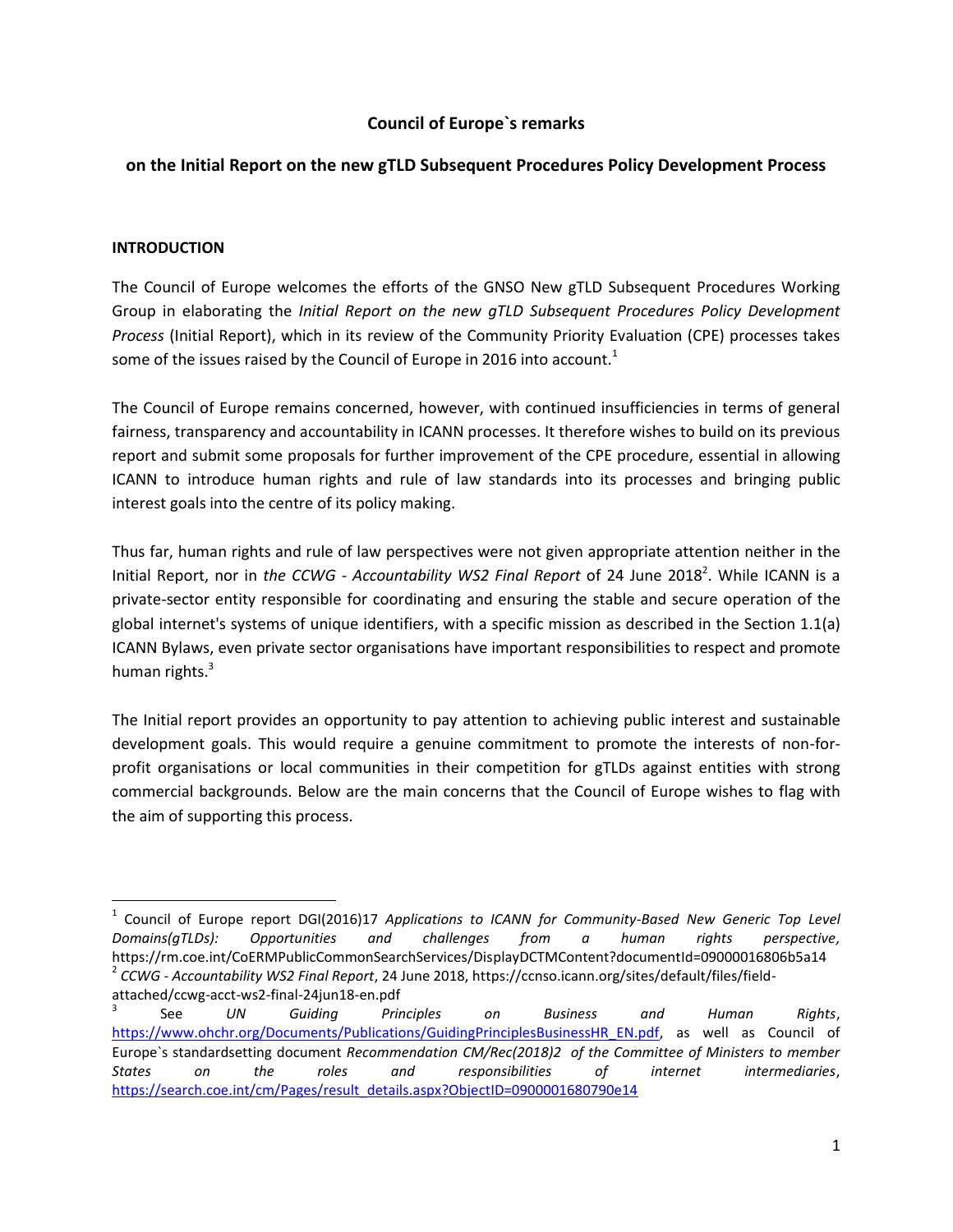#### I. MAIN COMMENTS

#### A. Fairness

There is a need to introduce safeguards strengthening general fairness and equality of arms standards within the ICANN decision making processes, as well as to recognise public interest goals going beyond purely commercial contexts. Some of these considerations appear in the Initial Report but they need to be reinforced. Should the ICANN community recognise the need to effectively promote diversity and the rights of underserved communities, providing facilitating environment for communities serving public interest goals, such an approach should be reflected in the ICANN policies and Bylaws, thus securing an equal playing field for all applicants.

The fairness-related issues that require further attention includes ascerting the ICANN policies concerning human rights protection and promotion. It is to be noted that the notion "Global Public Interest" (GPI) is referenced in ICANN's Bylaws under Article 1 Section 1.2 (b)(ii) referring to "Core Values" that should guide the decisions and actions of ICANN and further considered in the Initial Report. Yet, there is still little clarity as to what is considered by the ICANN community as GPI, and there are no safeguards within ICANN's decision-making processes to protect GPI. It is advisable that the Final Report provides specific recommendations in this regard, taking into account human rights, sustainable development and corporate responsibility perspective.

Furthermore, the concept of "community" is too broad and not connected with GPI. Notably, there is no policy of prioritising communities genuinely serving public interest goals. Community applicants are not provided with equality of arms and accessibility safeguards. The ICANN multistakeholder, open and participatory model of governance should take into account the unequal bargaining powers of particular groups of stakeholders and offer a remedy to the observed inequalities once GPI are at stake.

Moreover, the existing safeguards against conflict of interests are too general and not sufficient. It needs to be underlined also that the gTLD community applicant or objector is not provided with an opportunity to present his or her arguments in person, and preferably in public. Finally, there are no quality requirements concerning justification of the panel opinion (such as Community Priority Evaluation – CPE expert determination). Experts with relevant background in community and human rights should be sitting on the panels that evaluate and examine applications at various stages of the process leading to the relevant gTLD allocation.

### B. Transparency

In its current format, the applicant once submitting an application is not provided with sufficient information regarding the time (both in terms of time required to complete the entire process and time deadlines for the various stages of the application process) and cost of the procedure (overall fees and costs). Such information, essential for non for profit, community applicants, should be easily and publicly accessible.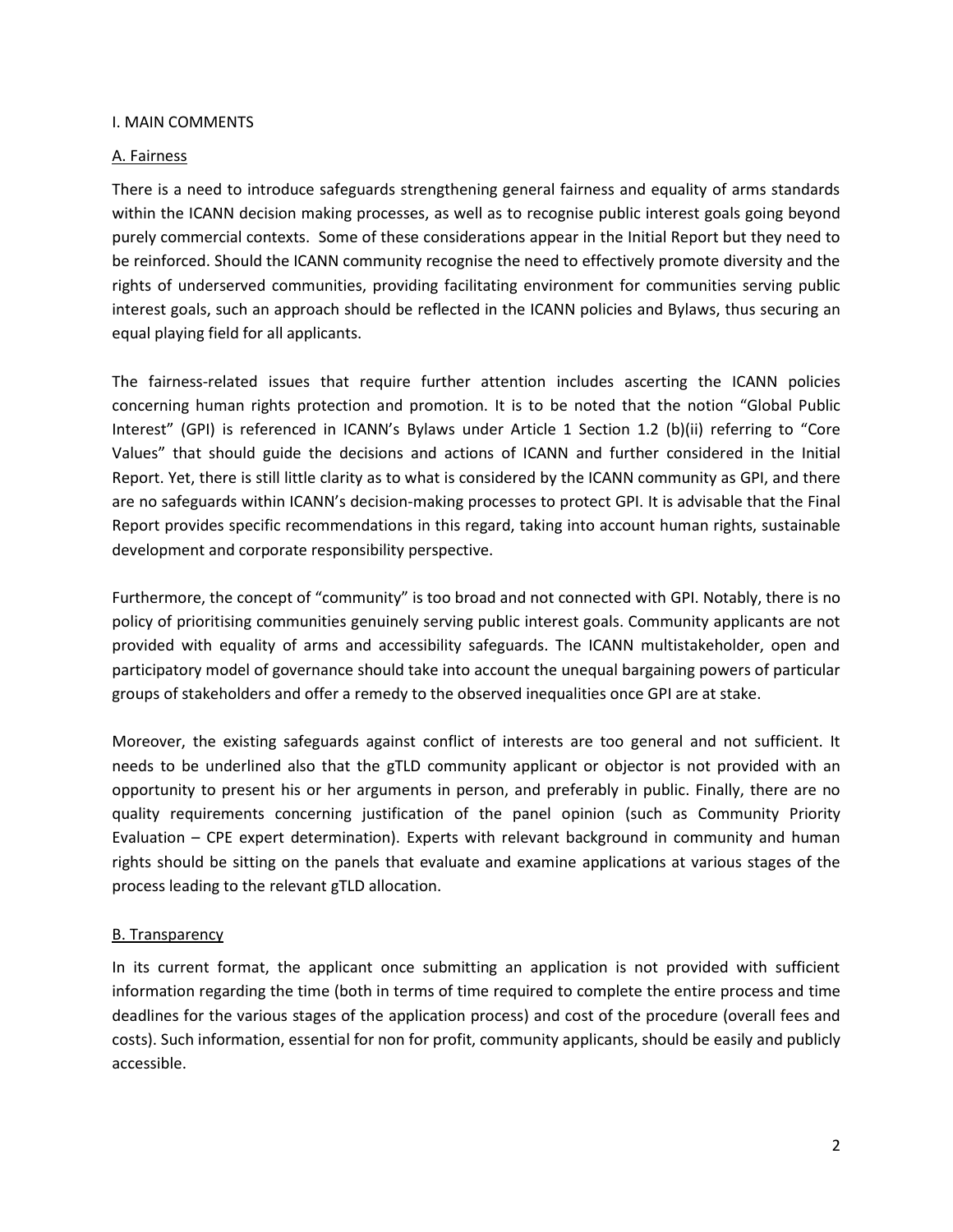It should further be clear to community applicants and their members what criteria will be used in the selection process and in line with what scoring practice. The selection criteria provided in the gTLD Applicants Guidebook (AGB) seem to be too general and not always coherently interpreted, adding to the unpredictability of the outcome for the applicant.

The CPE panel`s research supporting its findings or argumentation is not always adequately presented in the panel`s determination.

The professional background of panellists and their affiliations should be entirely disclosed. There should also a binding obligation to publish dispute resolution decisions with justification.

# C. Accountability

In the current procedure, CPE applications are considered by external contractors without clear affiliation to ICANN nor demonstrable commitment towards its public interest goals.

In addition, the current process does not appear to allow a substantial re-examination of the case. Even in the case of serious concerns regarding the interpretation of the Applicant Guidebook rules and ICANN Bylaws, there is no effective mechanism to appeal to an independent review board and reverse a faulty decision. There is no effective appeal mechanism. The mechanisms aimed at securing accountability within ICANN decion making such as Reconsideration Request, the Cooperative Engagement Process, the Independent Review Process or filing a complaint to the Ombudsman – cannot be regarded as substituting an appeal procedure.

The lack of responsibility of ICANN decision-makers, its staff, dispute resolution service providers (DRSP) and the DRSP`s panellists for any wrongdoing is not consistent with due process rules.

The unclear attribution of responsibility for decision-making, such as in the case of CPE, based on expert determination provided by external contractors, further contributes to creation of the overall sense of insufficient accountability rules.

## **II. MORE DETAILED REMARKS AND PROPOSALS**

## **A. FAIRNESS**

Main fairness-related concerns are:

- the GPI are not adequately defined and protected within ICANN decision making processes;
- the concept of community is too broad and not connected with GPI;
- the absence of policies prioritising communities genuinely serving GPI;
- the community applicants are not provided with equality of arms and accessibility safeguards;
- the lack of sufficient safeguards against conflict of interests;<sup>4</sup>

 $\overline{\phantom{a}}$  $4$  For example, in case of the dispute resolution impartiality and independence requirements are to be established by relevant dispute resolution service providers, without clear criteria or oversight provided within ICANN procedures. The requirements provided in the AGB remain very general and basic. See Attachment to Module 3 -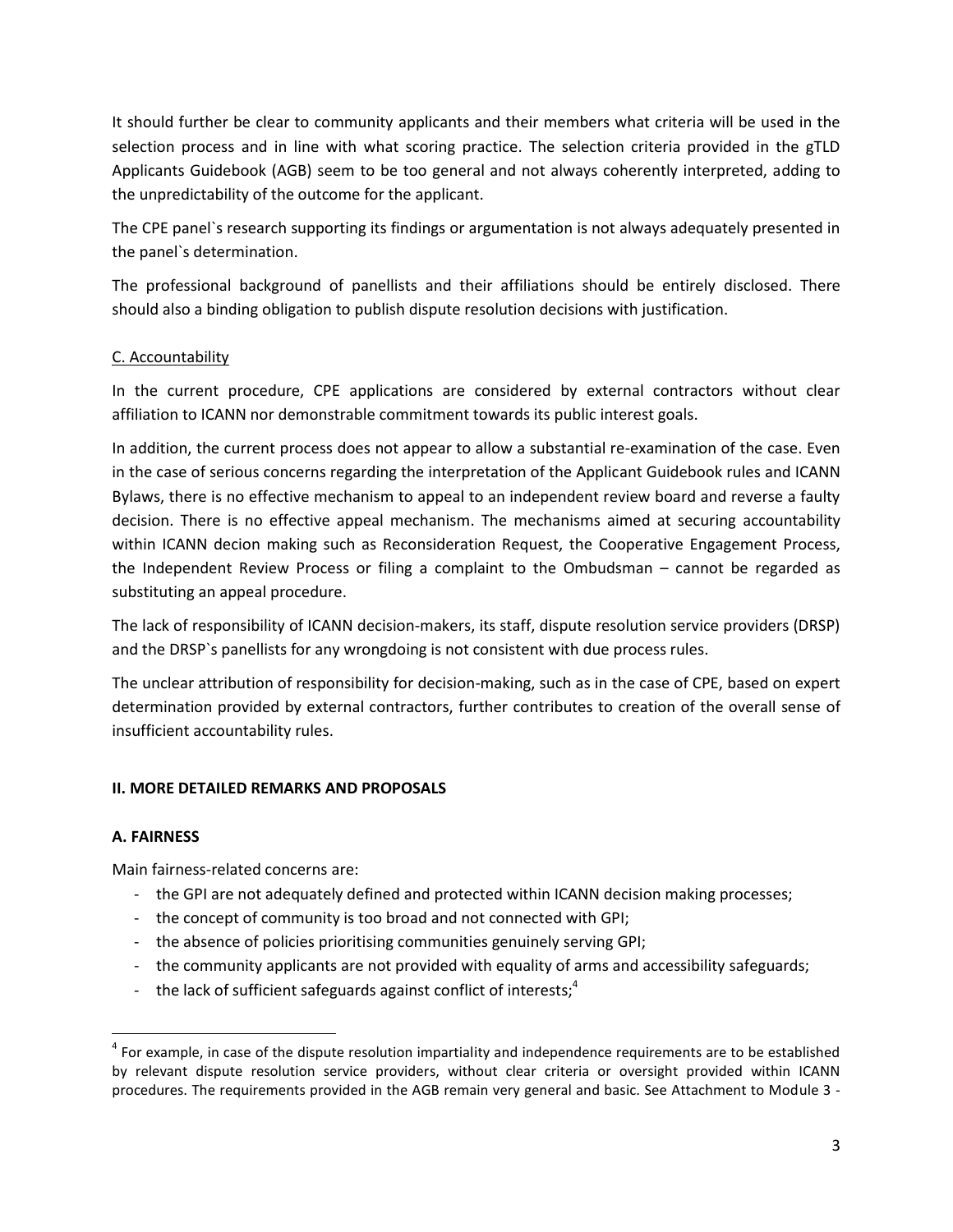- the applicant /objector/ respondent`s lack of opportunity to present in person, and preferably in public, the arguments and responses to counter-arguments raised by competitor in the string contention, objector or respondent to objection; 5
- the lack of quality requirements concerning justification of the expert determination.<sup>6</sup>

The proposed solutions include:

 $\overline{\phantom{a}}$ 

- (i) the identification of the Global Public Interest based on human rights law justifying specific procedures such as CPE. It is strongly recommended to clearly state which GPI ICANN intends to protect thought its policies, Bylaws and their implementation. The list of GPI should include:
	- protection and empowerment of vulnerable groups or minorities based on historical, cultural or social components of identity, such as nationality, race, ethnicity, religion, belief, gender, culture, particular social origin or group, disability, age, or language;
	- promotion of pluralism, diversity and inclusion; the diversity of values, opinions, sources of information and social groups should be promoted;
	- protection of internet users and ensuring that their right to freedom of expression and freedom of peaceful assembly can be effectively enjoyed; facilitating a trusted and secure environment for all members of society;
	- promoting social cohesion, democracy and human rights standards;
- (ii) the "community" TLD category should be maintained, but reformulated. The precision of the scope of communities serving GPI that could benefit from the preferential CPE track should be narrower than it is today. The CPE procedure should be reserved for communities serving clearly defined GPI goals.

It seems appropriate that communities established around commercial enterprises or serving principally commercial goals should apply for gTLD strings under the general rules;

*Objection Procedures* of the AGB: *New gTLD Dispute Resolution Procedure* art. 13 item (c) "All Experts acting under this Procedure shall be impartial and independent of the parties. The applicable DRSP Rules stipulate the manner by which each Expert shall confirm and maintain their impartiality and independence." See also sec. 3.4.4., second sentence AGB: "Experts must be independent of the parties to a dispute resolution proceeding. Each DRSP will follow its adopted procedures for requiring such independence, including procedures for challenging and replacing an expert for lack of independence."

Similar lack of precision concerning conflict of interest rules can be found in the other stages of examining gTLDs applications, including the evaluation or selection of the community applications; e.g. AGB, Module 2 – *Evaluation Procedures*, sec. 2.4.3.1 *Conflict of Interest Guidelines for Panelists*,. The requirement (AGB, Module 2, sec. 2.4.3.1, p. 33, second bullet) that "each Evaluation Panelist to disclose all business relationships engaged in at any time during the past six months." does not secure against not immediately evident, intermediary in nature conflict of interest (see also the Council of Europe 2016 report *Applications to ICANN for Community-Based New Generic Top Level Domains (gTLDs): Opportunities and challenges from a human rights perspective*., op cit. pp. 41-43.

<sup>&</sup>lt;sup>5</sup> See inter alia sec. 3.4.5. AGB "Disputes will usually be resolved without an in-person hearing. The panel may decide to hold such a hearing only in extraordinary circumstances."

<sup>&</sup>lt;sup>6</sup> According to sec. 3.4.6. AGB refers merely to obligation to provide "The reasoning upon which the expert determination is based" that is not specified by additional quality criteria, e.g. that the reasoning should refer to all key aspects of the case and argumentation raised by the parties.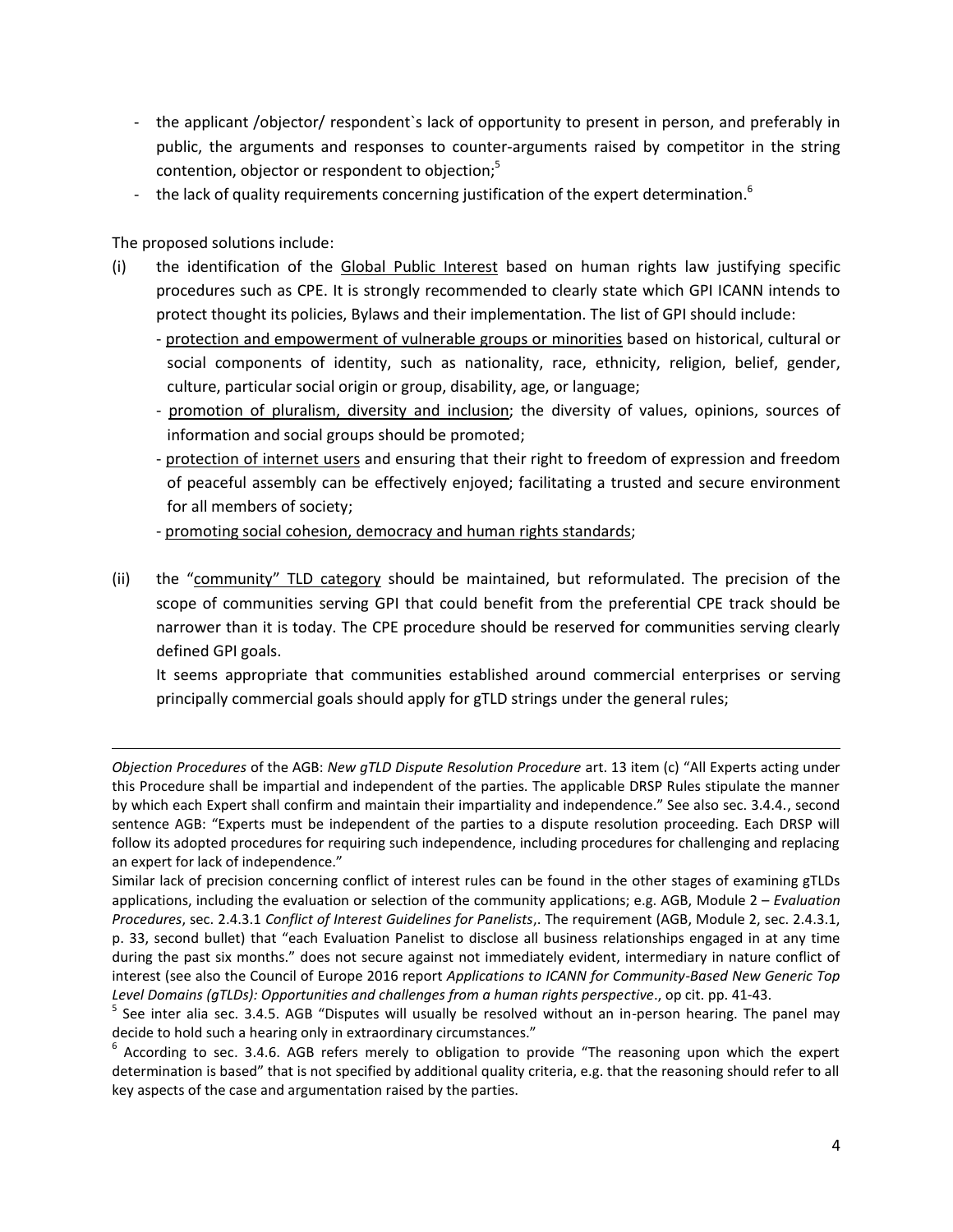- (iii) the proposal to include a new category "not-for-profit or non-profit gTLDs" could also be considered together with the relevant procedures for gTLDs as well as specific rules on lowered application-related fees. Although it seems that not-for-profit organisations serving principally GPI could be qualified as "communities" anyway;
- (iv) the panel members examining Community Objections or dealing with CPE despite having relevant legal knowledge, understanding of ICANN Bylaws and procedures, should also have the necessary expertise concerning the broad spectrum of community and, more broadly, human rights;
- (v) ICANN rules should facilitate the application for gTLDs and post-delegation operations by communities serving GPI;
- (vi) variable fees reflecting ICANN's recognized GPI should be strongly supported. Community Applicants should be entitled to benefit from much lowered fees, justified by their contribution to the realisation of GPI goals. Qualification as "Community Applicant" should be based on the evaluation of the contribution to achieving GPI rather than on strict definition criteria, considering ever-evolving and sometimes rapidly changing characteristics of "community" concept.

The adequacy of such qualification might be checked within a quick look procedure. Enabling such an introductory step would allow applicant who cannot qualify as "Community Applicant" to modify the application and apply for a gTLD string under the general rules. Furthermore, the scope of contribution to a fulfilment of GPI should be a part of the selection process within the string contention CPE procedure.

Overall fees and costs set at a level appropriate for commercial market players may prevent some communities to fill in an application for gTLD, with a detriment to promotion of human rights, access to information, knowledge sharing and attaining sustainable development goals.

Not only should the application fees and costs be lowered, but also all subsequent fees and costs such as those including the cost of filing or responding to a community objection. These fees and costs should be established at the level accessible for the GPI-oriented communities;

- (vii) Applicant Support in the form of new gTLD evaluation fee reduction should continue, while other financial support such as related attorney fees or registry-level fees should be also considered (sec. 2.5.4.c.7 Initial Report). The other, non-financial support forms such as mentorship on management, operational and technical aspects of running a registry would also be of great help to many communities (sec 2.5.4.c.6 Initial Report);
- (viii) adversarial proceedings should be more widely used within string contention and dispute resolution procedures; notably enabling concerned parties to provide their arguments during a hearing (public hearing for Community and Non For Profit Applications). Parties should be provided with the possibility to respond to arguments raised by their opponents;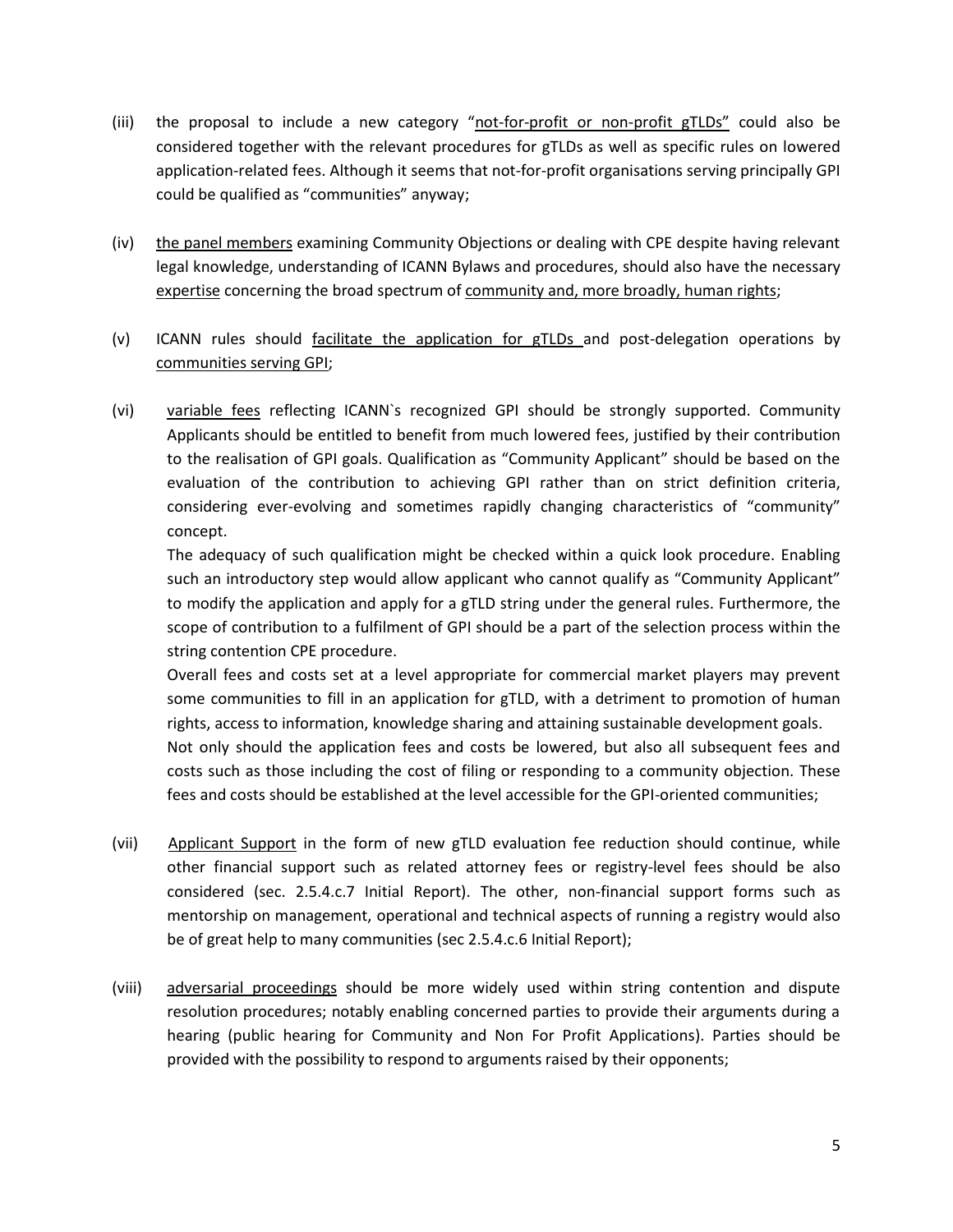- (ix) justification of panel determination as well as of the final decision should be supported by more detailed reasoning fulfilling the fair process rules, explaining in detail key aspects of the case, as well as referring to the main arguments made by the Applicants;
- (x) providing stronger procedural safeguards to eliminate risk of conflict of interest with regard to evaluators, panellists and decision-makers dealing with gTLD applications, objections or other challenge procedures;
- (xi) the role of Independent Objector (IO) should be further strengthened and linked with defending GPI. The limiting of IO funding or the amount of objections filed should not be further considered (sec. 2.8.1.e.4 Initial Report). IO plays an important role in enhancing fairness of ICANN proceedings, defending interests of global Internet users. The important role of IO should not be diminished. IO is empowered to file objections against highly objectionable gTLD applications that would be contrary to interests of the public who use the Internet, to which no objection has already been filed. It seems that there is no need to enlarge the scope of grounds to file objections enumerated in the Applicant Guidebook (Limited Public Interest, Community Objection) – sec. 2.8.1.e.6 Initial Report. The proposal (sec. 2.8.1.e.5 Initial Report) to amend the rule, that absent extraordinary circumstances, the IO is not permitted to file an objection to an application where an objection has already been filed on the same ground, deserves support;

(xii) At-Large Advisory Committee (ALAC) (sec. 2.8.1.e.10 Initial Report) should continue to be engaged in the protection of end users rights and be in the position to file a Limited Public Interest Objection (LPIO). In many cases, the end-users do not have enough resources or expertise to file a LPIO. It is important to make sure that their interests and rights are protected. The ICANN multistakeholder, participatory model of governance should take into account unequal bargaining powers of particular groups of stakeholders and offer a remedy to the observed inequalities once GPI are at stake. Thus, ALAC should be provided with necessary funds for this activity by ICANN also within subsequent procedures.

The Work Track members made a valid point in noticing that ALAC, while being provided in 2012 with funds for filing LPIO, was not specifically tasked in the ICANN Bylaws to file LPIO.<sup>7</sup> This ALAC task follows on from ICANN Bylaws.<sup>8</sup> However, in order to avoid any doubts about ALAC being granted status to file LPIO, it would be advisable to clarify the ALAC's task in the also at the ICANN Bylaws;

 $^7$  The Initial Report on the new gTLD Subsequent Procedures Policy Development Process, pp. 177-178

 $^8$  "The role of the ALAC shall be to consider and provide advice on the activities of ICANN, insofar as they relate to the interests of individual Internet users. This includes policies created through ICANN's Supporting Organizations, as well as the many other issues for which community input and advice is appropriate. The ALAC, which plays an important role in ICANN's accountability mechanisms, also coordinates some of ICANN's outreach to individual Internet users." - Article XII, Section. 12.2.d.(i) Bylaws For Internet Corporation For Assigned Names And Numbers, https://www.icann.org/resources/pages/governance/bylaws-en/#article12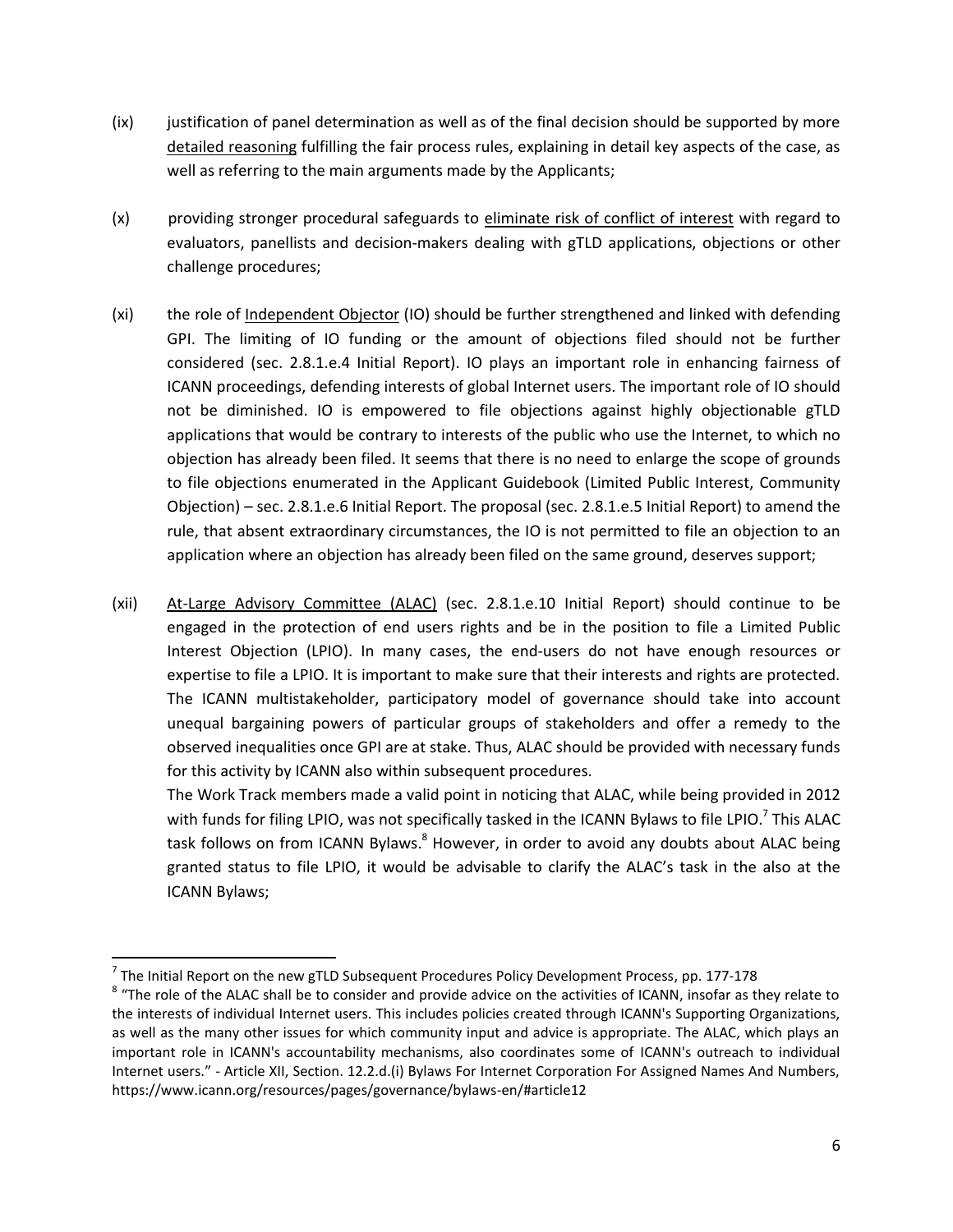- (xiii) the following mechanisms concerning objection procedures deserve support:
	- Initial Report`s proposals 2.8.1.c.1-5 Enhancing transparency and access to information linked with requirement for more detailed guidance for panellists is of key importancew. As regards "quick look" mechanism, frivolous objections lacking valid arguments to substantiate their submissions may constitute a considerable financial burden for Community Applicants responding to objections. Unequal access to financial resources may be a serious obstacle to some applicants. Therefore, it appears useful to enlarge the scope of use of the "quick look" initial evaluation mechanism.

Providing applicants with the opportunity to amend an application or add public interest commitments in response to concerns raised in an objection (sec. 2.8.1.c. Initial Report) is also a valuable proposal;

- it is legitimate to allow a concerned community to file an objection in respect to the other applicant for the same string provided that applicant has the possibility to answer to the critical comments within the Community Objection procedure (see sec. 2.8.1.e.13 Initial Report). It is useful to allowing direct competitors to provide ICANN community with all necessary information supporting their opinion that a given application should not be proceeded further or should not be proceeded further without accepting certain public commitments. There is a public interest in allowing all concerned parties to be heard;
- the grounds for Limited Public Interest Objections (LPIO); it would be useful to extend the exemplary, non-exhaustive list of international law instruments (see sec. 3.5.3 AGB) to the following multilateral treaties having both regional and global impact: European Convention on Human Rights,<sup>9</sup> the Convention for the Protection of Individuals with regard to Automatic Processing of Personal Data (Convention 108),<sup>10</sup> Council of Europe Convention on Cybercrime (Budapest Convention), $^{11}$  Convention on the Protection of Children against Sexual Exploitation and Sexual Abuse (Lanzarote Convention), $12$  Council of Europe Convention on preventing and combating violence against women and domestic violence (Istanbul Convention).<sup>13</sup> Increasingly these international agreements constitute a universal legal reference concerning human rights protection. Enlarging the exemplary list of international law instruments for human rights protection would facilitate decision making processes whether the application for a gTLS string is contrary to the general principles of international law for morality and public order;
- (xiv) Applicant`s Freedom of Expression: The Initial Report provides interesting considerations on the applicant's freedom of expression that if realised (sec. 2.3.3.c.1 Initial Report) would have a positive impact on enhancing rule of law standards within ICANN. The detailed criteria for the

<sup>&</sup>lt;sup>9</sup> https://www.echr.coe.int/Documents/Convention\_ENG.pdf

 $10$  https://www.coe.int/en/web/conventions/full-list/-/conventions/rms/0900001680078b37

 $11$  https://www.coe.int/en/web/conventions/full-list/-/conventions/rms/0900001680081561

<sup>12</sup> https://rm.coe.int/protection-of-children-against-sexual-exploitation-and-sexual-abuse/1680794e97

<sup>&</sup>lt;sup>13</sup> https://www.coe.int/fr/web/conventions/full-list/-/conventions/rms/090000168008482e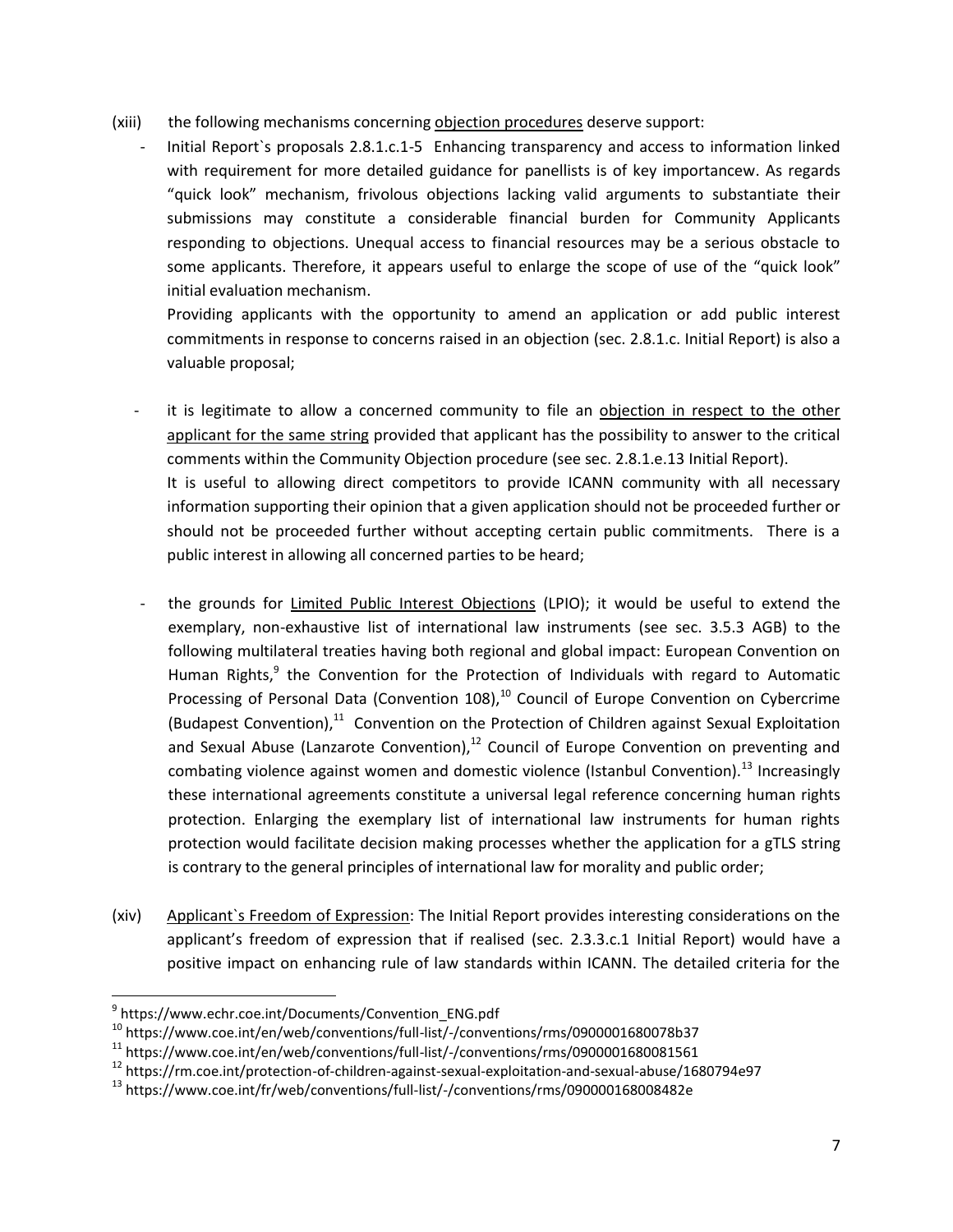application`s evaluation and string contention procedures, supported by specific implementation guidelines, would be helpful in the process of evaluation and dispute resolution. Yet it seems that that the proposed framing the subject is too narrow and does not focus on protection of the end-user's freedom of expression that which could be affected by ICANN decisions.

### **B TRANSPARENCY**

 $\overline{\phantom{a}}$ 

The main transparency-related concerns are:

- the lack of easily accessible information regarding the time-frame of the procedures leading to the allocation of a gTLD, as well as information regarding the overall fees and costs; the applicant submitting an application for gTLD cannot obtain information about how much time and money the overall procedure will require;<sup>14</sup>
- not sufficiently coherent interpretation of the AGB selection criteria and the scoring practice;
- the lack of sufficiently transparent presentation of the panel`s research supporting its findings or argumentation; 15
- the professional background of panellists and their affiliations should be entirely disclosed;
- the lack of clear obligation to publish dispute resolution decisions.<sup>16</sup>

All efforts should be made to reinforce clarity, predictability and transparency of the application process. The proposed amendments include:

- (i) introducing a clear and precise timeframe for particular phases of the application and challenge procedures, as well as informing the applicant about the expected duration of the process leading to allocation of the gTLD;
- (ii) providing interested parties, before filing the gTLD application, with a general estimation of fees and cost required by the whole procedure;

 $14$  E.g. within objection proceedings, according to sec 3.4.7 AGB dispute resolution total costs are estimated after constituting the panel,. Additional fees may be required for example, if the dispute resolution service provider receives supplemental submissions or elects to hold a hearing. The non for profit community gTLD applicant, being obliged to respond (and bear related fees and dispute resolution costs) to every objection raised separately, cannot estimate at the time of filling in the gTLD application whether the overall process will be financially feasible to bear. The same consideration remains valid within subsequent phases of the evaluation and string contention procedures.

<sup>15</sup> See inter alia FTI report to ICANN, *Compilation of the reference material relied upon by the CPE provider in connection with the evaluations which are the subject of pending reconsideration requests*, 13 December 2017 pp. 33-34: "Because the second final CPE report does not provide a citation in support of the referenced research conducted by the CPE Provider to verify and compare the referenced estimates, FTI analyzed the CPE Provider's working papers for the second .GAY evaluation to determine if the working papers reflected such research. Based on FTI's investigation, FTI observed that the CPE Provider's working papers did not reflect research undertaken in connection with the Extension sub-criterion for the second .GAY evaluation."

 $^{16}$  According to sec. 3.4.6. AGB "Unless the panel decides otherwise, each DRSP will publish all decisions rendered by its panels in full on its website."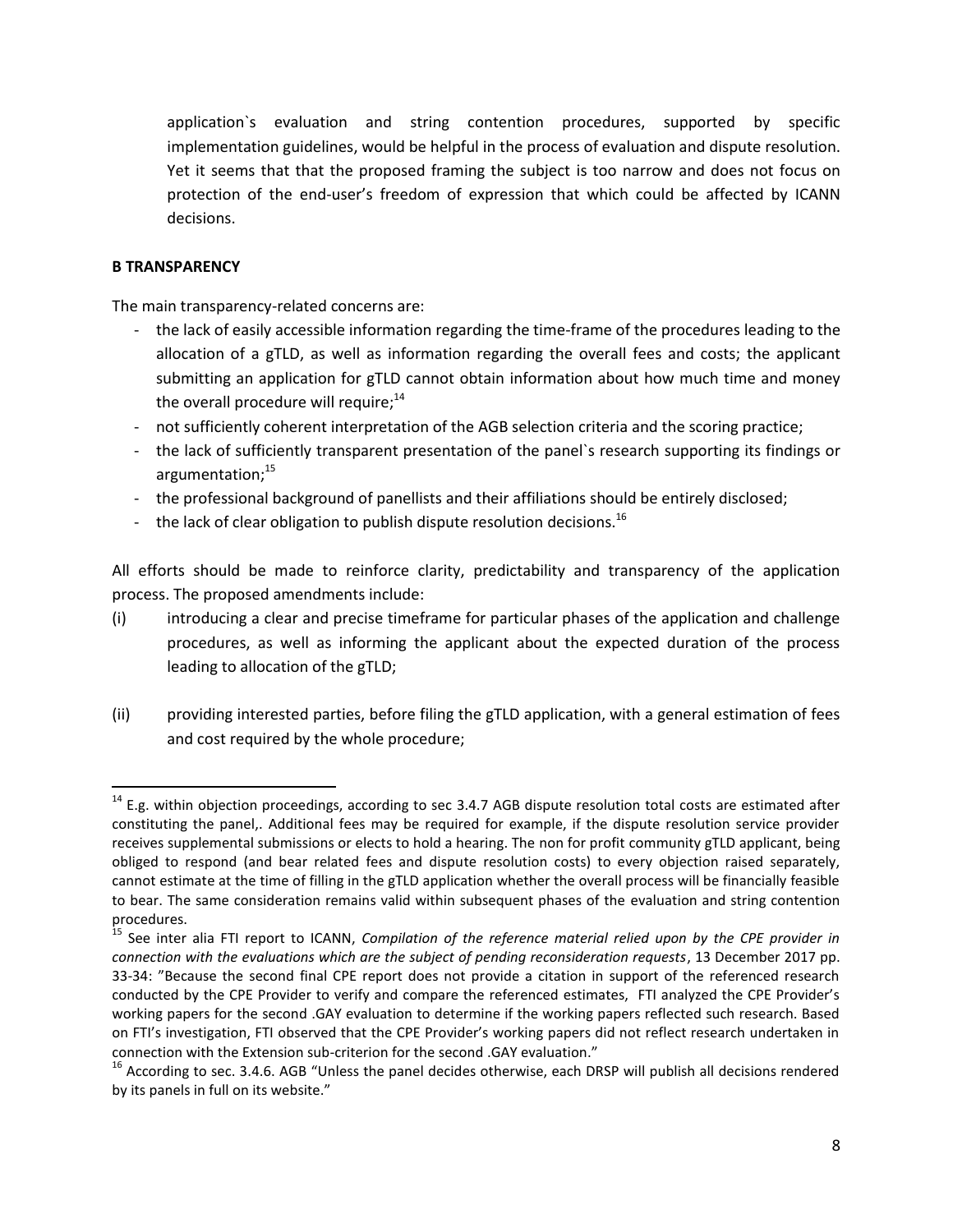- (iii) ensuring transparency concerning qualifications of evaluators and panellists: a full disclosure in this regard should be required;
- (iv) ensuring that procedures, requirements and scoring rules are precise and detailed enough so that there is no need to provide additional interpretation guidance. AGB as "a roadmap for applicants, a guide for staff developing operational practices and procedures and a source of programme information for other interested parties" should be more precise and transparent, notably in terms of evaluation and selection criteria. The currently provided criteria are general and subject to case-by-case diverging interpretation. The AGB could be accompanied by specific implementation guidelines e.g. specifying the methodology of research aimed at verification of panel determinations and guidance concerning the scoring rules. Nevertheless, the principal criteria should be clarified within the AGB;
- (v) reinforcing access to information and documents;

- (vi) adopting a mechanism ensuring coherent and consistent interpretation of Applicant Guidebook and ICANN Bylaws,<sup>17</sup> reflecting GPI goals, unless a specific case clearly justifies a different interpretation approach; $^{18}$
- (vii) the detailed justification within ICANN decision-making should be encouraged in every phase of the process. Therefore GAC Advice must clearly articulate its rationale (sec. 2.8.1.d.1 Initial Report);

 $17$ As a complimentary measure, in order to ensure more harmonised, human rights based implementation of the ICANN rules, the introduction of the Predictability Framework and establishing a Standing Implementation Review Team for Subsequent Procedures should be welcomed. Predictability Framework should be based on human rights and rule of law framework,. The proposed changes into ICANN organization of internal operations, including tasking a Standing Implementation Review Team for Subsequent Procedures should facilitate making necessary corrections to ICANN policies and Bylaws application.

 $18$  The European Court of Human Rights (ECtHR) in its jurisprudence referred to the consistency of jurisprudence issue. The consistency of case-law is a value of high importance. One fundamental aspects of the rule of law is the principle of legal certainty which guarantees a certain stability in legal situations and contributes to public confidence in the courts – noted the Court in judgment concerning case Nejdet Şahin and Perihan Şahin v. Turkey, no. 13279/05, §57. Still, the caselaw development should not be hindered. ECtHR in a number of cases recognized need for a dynamic and evaluative interpretation approach (see e.g. Nejdet Şahin and Perihan Şahin case, ibidem, § 58; Lupeni Greek Catholic Parish and Others v. Romania, no. 76943/11, § 116). In order to establish whether divergences in case-law lead to a violation of the right to fair trial the Court develop a set of criteria (inter alia Lupeni case, ibidem, §§ 116-35:

whether the divergences in the case-law are "profound and long-standing";

whether the law provides for mechanisms capable of resolving such inconsistencies (existence a law mechanism to overcome inconsistencies in the case-law);

whether those mechanisms were applied and to what effect (use of a law mechanism to overcome inconsistencies in the case-law).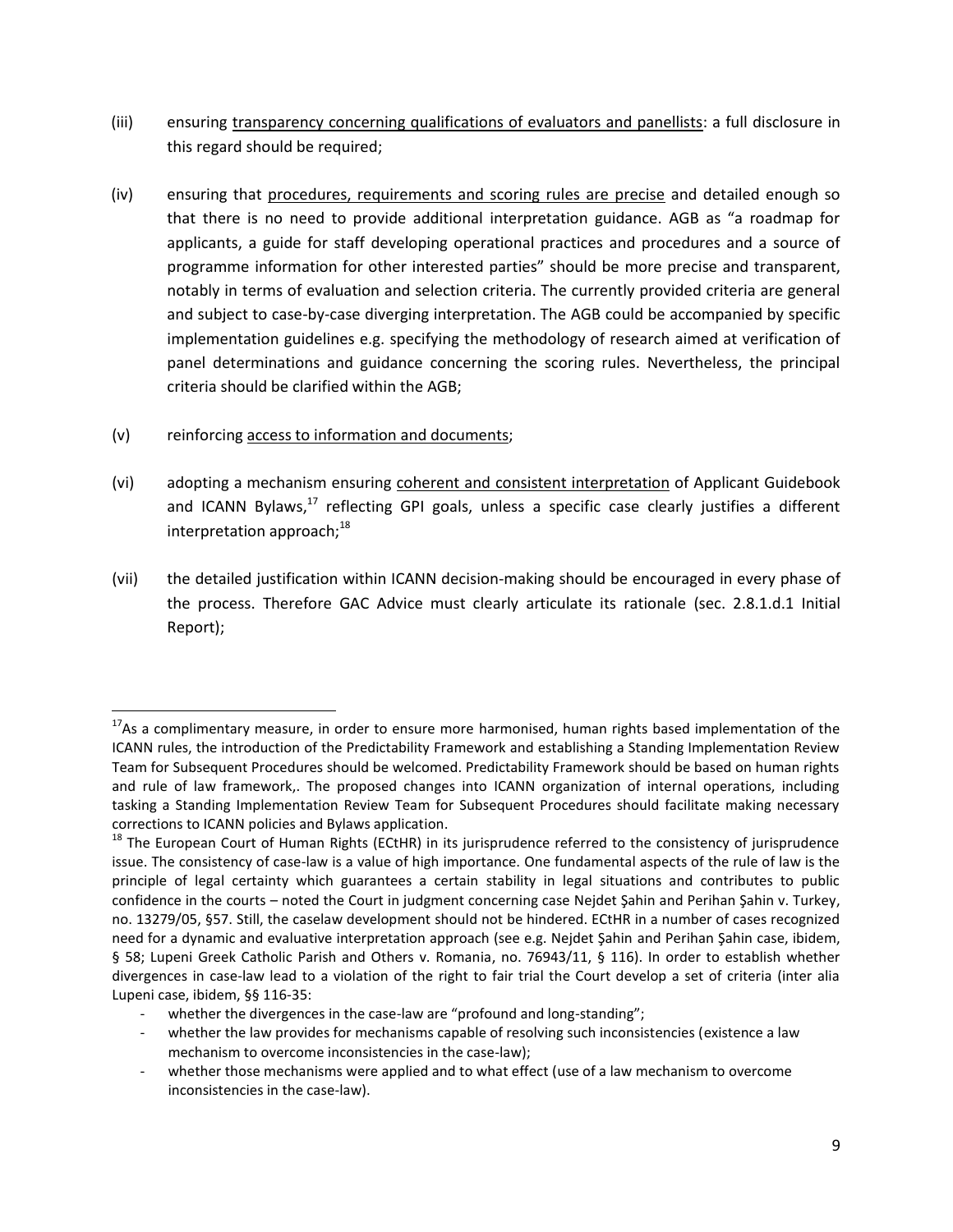- (viii) GAC must operate in transparently; GAC Early Warnings should be issued only during the specific time period, the applicant should have an opportunity to engage in direct dialogue in response to such warnings and amend the application accordingly (see sec. 2.8.1.d.4 Initial Report);
	- (ix) the impact of GAC Advice within gTLD application procedures, notably with regard to string contention should be specified (sec. 2.8.1.d-e Initial Report).

## **C ACCOUNTABILITY**

Main accountability-related concerns:

- the lack of responsibility of ICANN decision-makers, its staff, dispute resolution service providers (DRSP) and the DRSP`s panellists for any wrongdoing;<sup>19</sup>
- the unclear attribution of responsibility for decision-making, based on expert determination provided by external contractors;
- the lack of an effective redress mechanism;
- the lack of an effective appeal mechanism.

The recommended solutions:

- (i) to eliminate the delegation of evaluation and dispute resolution tasks to external contractors in order to clearly attribute the responsibility for fair and adequate examination of each case in detail. It is highly unlikely to expect that ICANN Board members would devote the same amount of time as an evaluator or dispute resolution service provider panel members to examine each case. Therefore, it seems reasonable to entrust examination and decision power regarding raised objections to a dispute resolution entity established within ICANN's organization framework, while strengthening independency, accountability and transparency requirements. It is also strongly recommended to entrust CPE to the ICANN internal body;
- (ii) the lack of substantive appeal mechanisms in place within ICANN is a detriment to the fairness of the ICANN decision making processes. The introduction of a new, substantive appeal mechanism specific for the new gTLD Subsequent Procedures enabling the re-evaluation of would provide an important enhancement of rule of law standards within the ICANN decision making processes (sec. 2.8.2.c.1-4 Initial Report);
- (iii) a single dispute resolution centre within ICANN should be established for all processes, based on both substantive and procedural grounds (encompassing the existing accountability mechanisms). The dispute resolution should not be delegated to one of the existing arbitration centres, but built within ICANN's organisational framework. It would strengthen coherence of the dispute resolution,

<sup>&</sup>lt;sup>19</sup>According to sec. 3.4.4. in fine AGB "Neither the experts, the DRSP, ICANN, nor their respective employees, directors, or consultants will be liable to any party in any action for damages or injunctive relief for any act or omission in connection with any proceeding under the dispute resolution procedures."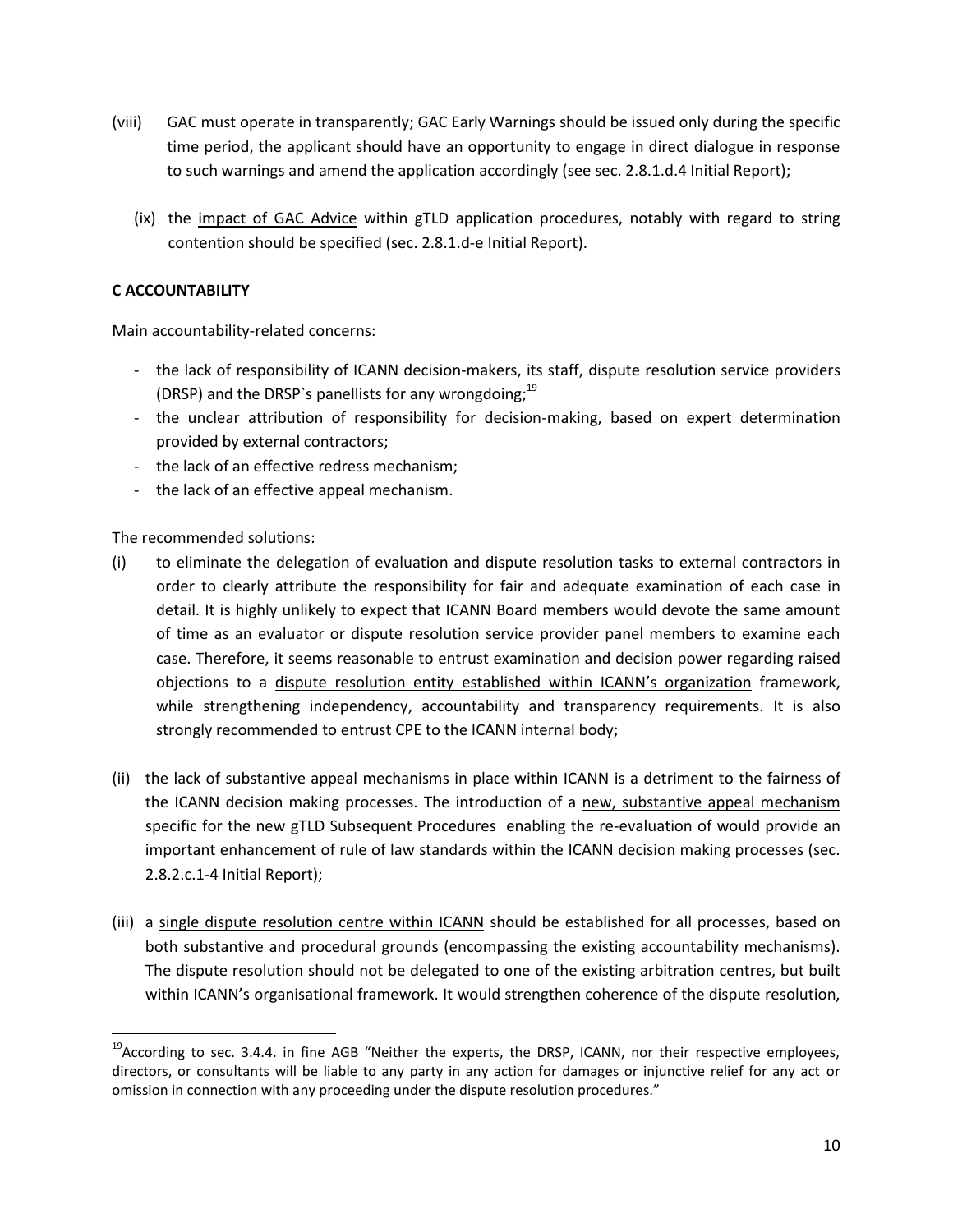as well as create a unique framework for any possible disputes and appeals, supported by arbiters equipped with necessary knowledge on ICANN procedures and familiar with established interpretation of Applicant Guidebook and Bylaws;

- (iv) the effective redress mechanism should enable appeal from a broad spectrum of decisions made within ICANN processes: e.g. qualification as a Community Applicant, Objections, Community Priority Evaluation. It should also embrace the post delegation dispute resolution mechanisms;
- (v) the new substantive appeal process should respect the fair trial standards, inter alia:
	- the right to adversarial proceedings, the opportunity for the parties to have knowledge of and comment on all evidence presented or observations filed, with a view to influencing a decision. A party to the proceedings must have the possibility to familiarise itself with the evidence, as well as the possibility to comment on its existence, contents and authenticity in an appropriate form and within an appropriate time-frame. The parties should have the opportunity to make known any evidence needed for their claims to succeed; it is for the parties alone to decide whether a document produced by the other party or evidence given by witnesses calls for their comments; 20
	- the equality of arms implies that each party must be afforded a reasonable opportunity to present their case – including their evidence – under conditions that do not place them at a substantial disadvantage vis-à-vis the other party. It is inadmissible for one party to make submissions to a court without the knowledge of the other and on which the latter has no opportunity to comment. It is a matter for the parties alone to assess whether a submission deserves a reaction. The example of failure to follow the equality of arms principle includes the denial of legal aid to one of the parties depriving them of the opportunity to present their case effectively before the court in the face of a far wealthier opponent;<sup>21</sup>
	- the composition of the appeal panels should include experts with knowledge necessary to examine the specific case e.g. be it community rights or intellectual property rights. To encourage diversity of opinions, different perspectives and legal backgrounds, one person panels should be avoided;
	- reasoning of decisions; a reasoned decision shows the parties that their case has truly been heard. The justification should refer at least to the litigants' main arguments and to respect the human rights and freedoms guaranteed by the international law;
	- reasonable-time requirement; right to a final decision on disputes within a reasonable time;

 $\overline{a}$ 

<sup>20</sup> See European Court of Human Rights, *Guide on Article 6 of the European Convention on Human Rights– Right to a fair trial (civil limb)*, pp. 56-57, see inter alia points 287-292,

https://www.echr.coe.int/Documents/Guide\_Art\_6\_ENG.pdf

 $21$  ibidem p. 57, see points 294-295